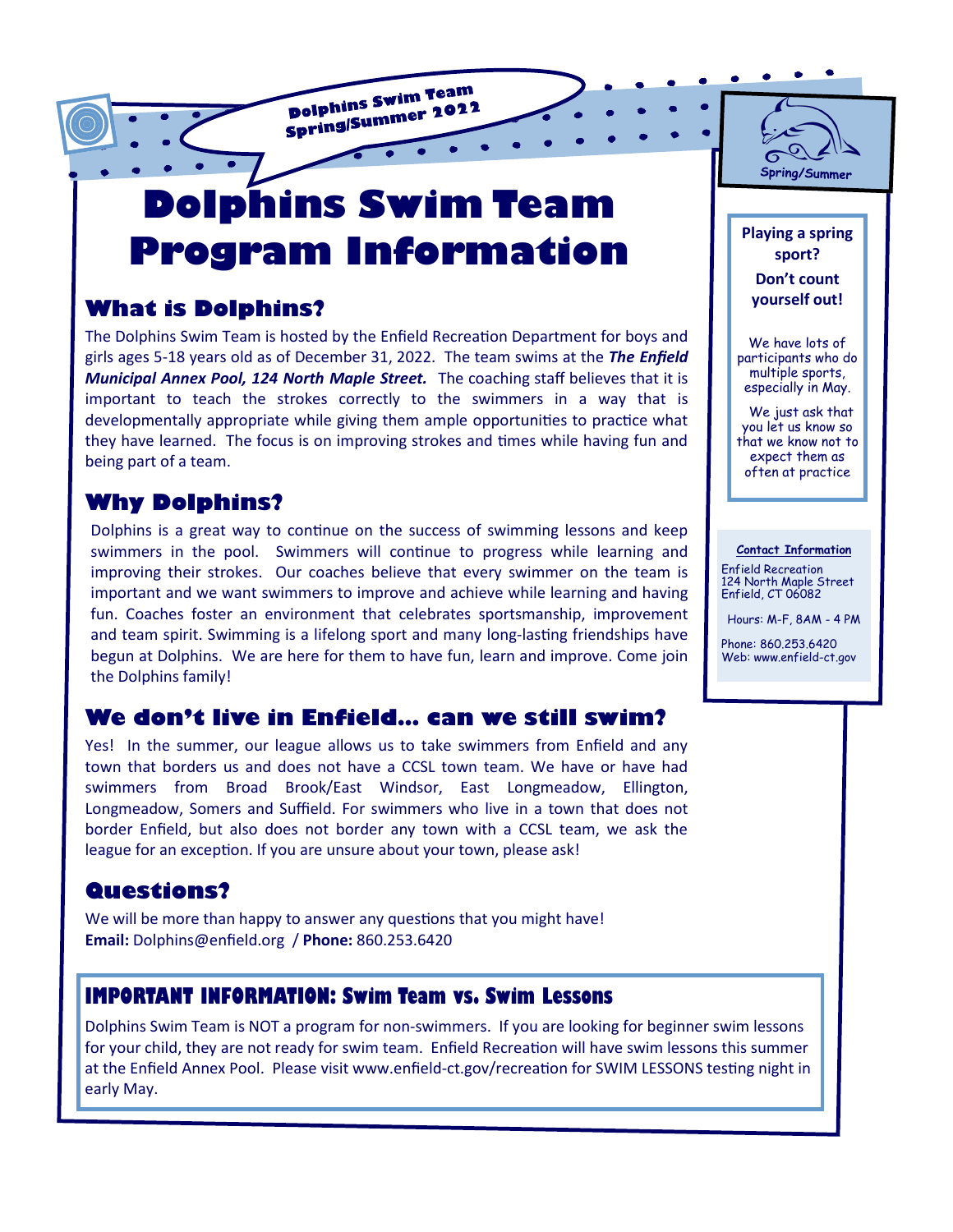## **Practice & Meet Information**

**PRACTICES** are usually offered 3-4 times per week. Practice times are assigned by swimmer age and ability; swimmers will be assigned a practice group based on this. By splitting swimmers up by age and ability, it helps to make sure that every swimmer is in the right level and are learning things that are appropriate to their development. Practice will begin on **MAY 24th** and runs to the end of July/first week of August.

**MEETS** All meets and Championships are to be determined. The CCSL league meets in early June to determine dates, times and locations. **Typically** Junior meets (ages 5-12) are held Monday nights in July and Senior meets (ages 13-18) are held Wednesday nights in July. Championships are typically held on a Saturday, and is an all day event. **While the league feels confident that we will be able to have meets this summer, currently meets, meet days/times and meet structure information is not finalized due to many teams re-building, post pandemic.**

## **New Swimmer Information**

**EVALUATIONS** are held to make sure that swimmers are safe in the water and ready to be on the swim team. Evaluations for new swimmers will be held **April 21 and April 26** in the evening at the Annex Pool. Those interested in joining the swim team must attend one of the two try-out nights. Those trying out will need to demonstrate in water skills to the coaches. A minimum skill and endurance level is required to participate in the program. Minimum requirements by age group are as described below:

| 8 & Under:            | 25 yards on stomach and 25 yards kicking on back                                   |
|-----------------------|------------------------------------------------------------------------------------|
| $9 - 12:$             | 50 yards freestyle, ability to coordinate rotary breathing and 50 yards backstroke |
| <b>13 &amp; Over:</b> | 100 yards freestyle with proper rotary breathing and 100 yards backstroke          |

Parents will also be provided with information about the team, time commitment, required fees and more. Once try-outs are completed, the Recreation Department will contact participants to let them know if they are eligible for the team. At that time, information about registering new swimmers will be provided. Please DO NOT register before your child tries out and is told by the Recreation Department that they are eligible to participate.

**We don't live in Enfield… can we still swim?:** Yes! In the summer, our league allows us to take swimmers from Enfield and any town that borders us and does not have a CCSL town team.

#### **PLEASE NOTE:**

#### **You MUST pre-register for an evaluation time slot. This can be done by clicking [HERE.](https://www.signupgenius.com/go/60B0C4BA4AB2EA0F85-dolphins3)**

## **Returning Swimmer Information**

A limited number of spots are available for this program. It is **HIGHLY RECOMMENDED** that you register early to ensure a spot in the program. Registration or participation in previous seasons does not guarantee a spot.

- Enfield residents can register beginning at **8:30 AM on Friday, April 29, 2022.**
- Non-resident swimmers can register beginning at **8:30 AM on Friday, May 6, 2022.**

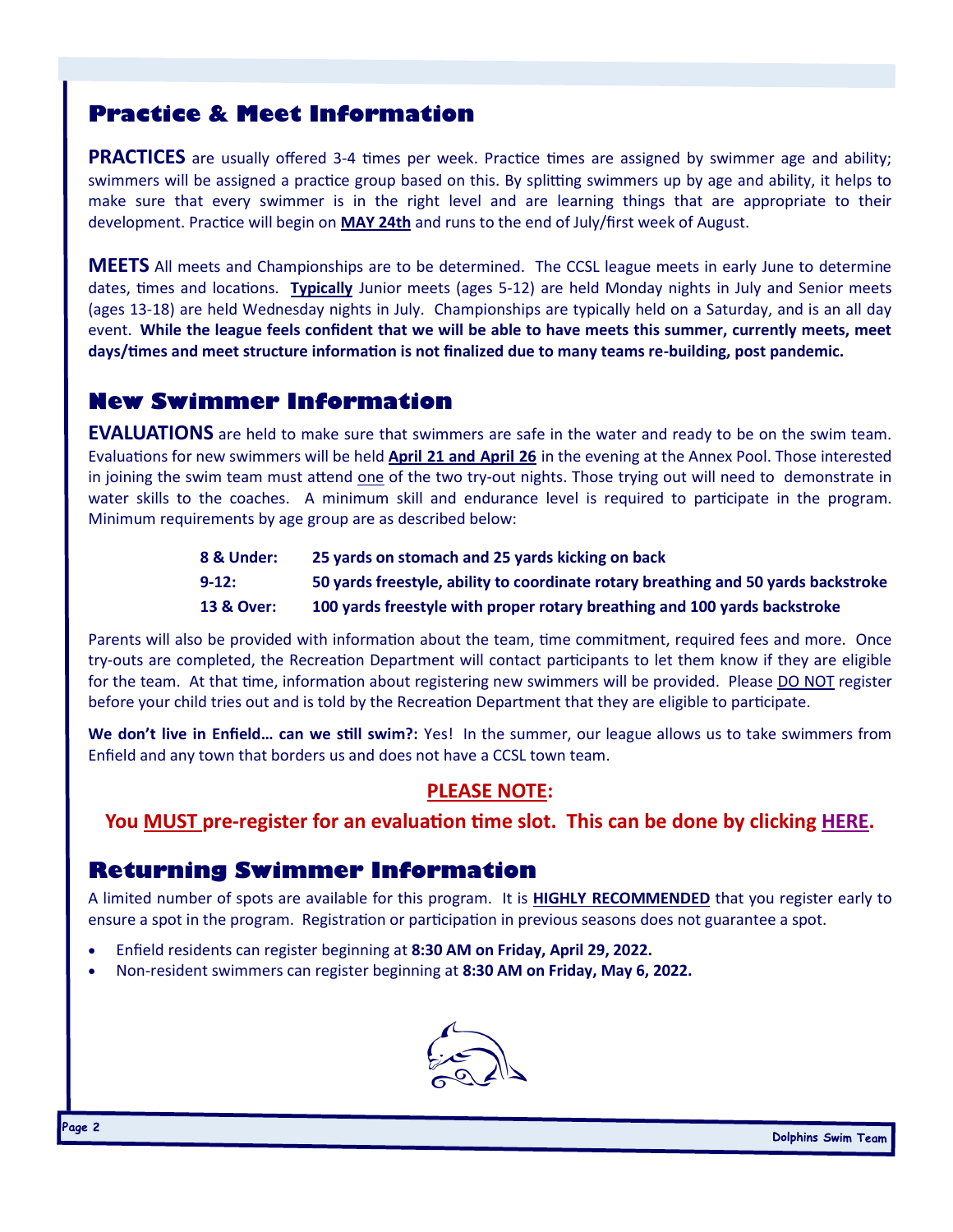### **Fees**

Program Fee - Enfield Resident: \$185.00/Non-Resident: \$231.25. *Fee includes program participation and a swim cap. Participants must purchase a practice suit, meet suit, goggles and additional caps (if needed) separately.*

## **How To Register**

- Enfield residents can register beginning at **8:30 AM on Friday, April 29, 2022.**
- Non-resident swimmers can register beginning at **8:30 AM on Friday, May 6, 2022.**
- **We will not take any additional registrations for new or returning swimmers after Friday, June 3, 2022 at 4 PM.**

Registration can be done in any of the following 3 ways:

1. Online \*preferred method\*- Go to www.enfield-[ct.gov/recreation](http://www.enfield-ct.gov/recreation) and click on the "Online Program Registration" button. Find Dolphins Swim Team. Visa, Mastercard and Discover Card are accepted forms of payment online.

#### **REGISTRATION IS NOW DONE THROUGH MYREC.COM. YOU MUST SET UP A USER ACCOUNT TO REGISTER.**

2. In person at the Enfield Recreation Department. The Recreation Department is located at 124 North Maple Street, Enfield, CT in the Enfield Annex (door 1). The office is open 8 AM - 4 PM, Monday-Friday. Cash or check only.

3. Mailing in the form found on the Town's website with a check and proof of residency to: Enfield Recreation Department - 124 North Maple Street - Enfield, CT 06082

#### **Things to know before you register**

**Checks:** Make checks payable to Enfield Recreation Department.

**Proof of Residency:** Acceptable forms of proof of residency are: valid driver's license, tax bill, utility bill, renter's/homeowner's agreement. For our complete residency policy, please visit our website or contact the Recreation Office. *Please note checks are not considered proof of residency.*

**Registration Policy:** The parent or legal guardian must register their child. We will not accept notes allowing friends, grandparents, etc., to register a child. A parent's or legal guardian's signature is required for all children's programs.

**Withdrawal Policy:** If you would like to request withdrawal from a program, you must fill out a withdrawal request form and submit it to the Recreation Department as soon as possible with any pertinent documentation attached.

Due to limited space in our programs, refunds are not given unless for a medical reason, upon receipt of a doctor's note, one week prior to the program's start. Once a program has begun, no refunds are given unless there is a case of a medical emergency with submission of a doctor's note. Extenuating circumstances, which are not medical in nature, will be reviewed on a case-by-case basis and are subject to if we can fill your spot in the program. Refunds will not be given for any reason for sessions which have already been completed, prior to the Recreation office receiving a refund request.

A 10% processing fee will be charged on all refunds or program transfers regardless of reason. Withdrawal request forms may be found on the Town's website and at the Recreation office. Your request will be processed in 7 - 10 business days.